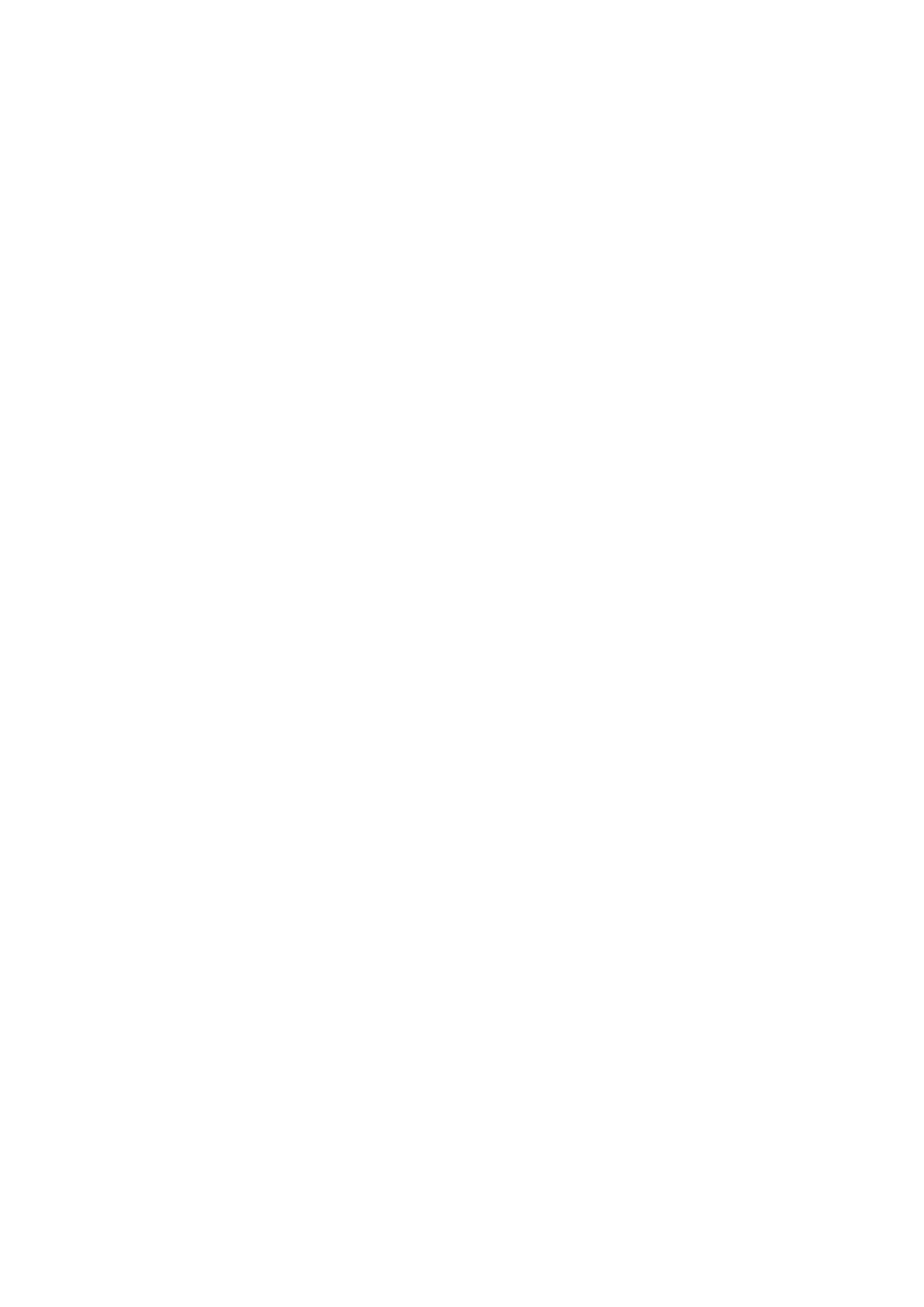## **WASTE AVOIDANCE AND RESOURCE RECOVERY ACT 2007 LOCAL GOVERNMENT ACT 1995**

## CITY OF ROCKINGHAM

# **WASTE LOCAL LAW 2020**

#### **CONTENTS**

#### **PART 1—PRELIMINARY**

- 1.1 Short title
- 1.2 Commencement
- 1.3 Application
- 1.4 Repeal
- 1.5 Meaning of terms used in this local law
- 1.6 Local public notice of determinations
- 1.7 Rates, fees and charges
- 1.8 Power to provide waste services

### **PART 2—LOCAL GOVERNMENT WASTE**

- 2.1 Supply of receptacles
- 2.2 Deposit of waste in receptacles
- 2.3 General waste receptacles
- 2.4 Recycling waste receptacles
- 2.5 Organic waste receptacles
- 2.6 Direction to place or remove a receptacle
- 2.7 Duties of owner or occupier
- 2.8 Exemption
- 2.9 Damaging or removing receptacles
- 2.10 Verge collections

#### **PART 3—GENERAL DUTIES**

- 3.1 Duties of an owner or occupier
- 3.2 Removal of waste from premises
- 3.3 Receptacles and containers for public use

## **PART 4—OPERATION OF WASTE FACILITIES**

- 4.1 Operation of this Part
- 4.2 Hours of operation
- 4.3 Signs and directions
- 4.4 Fees and charges
- 4.5 Depositing waste
- 4.6 Prohibited activities

#### **PART 5—ENFORCEMENT**

- 5.1 Objection and appeal rights
- 5.2 Offences and general penalty
- 5.3 Other costs and expenses
- 5.4 Prescribed offences
- 5.5 Form of notices

## **SCHEDULE 1—MEANING OF 'NON-COLLECTABLE WASTE'**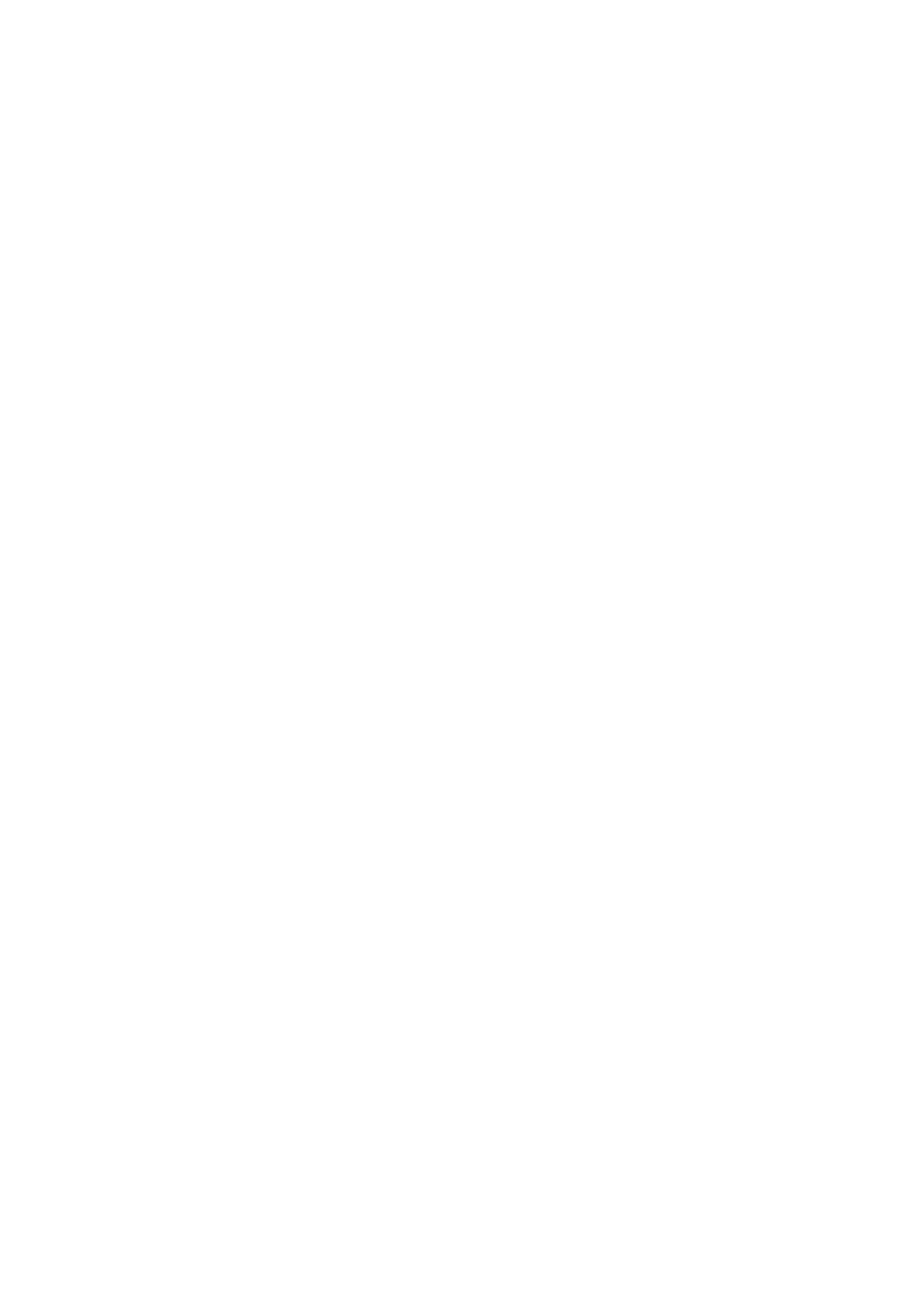## **WASTE AVOIDANCE AND RESOURCE RECOVERY ACT 2007 LOCAL GOVERNMENT ACT 1995**

## CITY OF ROCKINGHAM

# **WASTE LOCAL LAW 2020**

Under the powers conferred on it by the *Waste Avoidance and Resource Recovery Act 2007*, the *Local Government Act 1995* and under all other enabling powers, the Council of the City of Rockingham resolved on 23 March 2021 to make the following local law.

#### **PART 1—PRELIMINARY**

#### **1.1 Short title**

This is the *City of Rockingham Waste Local Law 2020*

## **1.2 Commencement**

This local law commences 14 days after the day on which it is published in the *Government Gazette*.

#### **1.3 Application**

This local law applies throughout the district.

#### **1.4 Repeal**

(1) The following provisions of the City of Rockingham Health Local Law 1996, published in the *Government Gazette* on 4 October 1996 are deleted—

- (a) In clause 38 the definitions of building line, collection day, collection time, commercial waste, domestic waste, public place, refuse disposal site, street, street alignment, and waste; and
- (b) Clauses 39 to 44 and 46 to 48.

#### **1.5 Meaning of terms used in this local law**

(1) In this local law—

*authorised person* means a person appointed by the local government under section 9.10 of the LG Act to perform any of the functions of an authorised person under this local law;

*collectable waste* means local government waste that is not—

- (a) liquid refuse;
- (b) liquid waste; or
- (c) non-collectable waste;
- *collectable waste receptacle* means a receptacle for the deposit and collection of collectable waste that is-
	- (a) a recycling waste receptacle;
	- (b) a general waste receptacle; or
	- (c) an organic waste receptacle;
- *collection*, when used in relation to a receptacle, means the collection and removal of collectable waste from the receptacle by the local government or its contractor;

*collection day* means the day determined by the local government for the collection of collectable waste in the district or a part of the district;

- *collection time* means the time on the collection day determined by the local government for the collection of collectable waste in the district or a part of the district;
- *costs* of the local government include administrative costs;

*Council* means the council of the local government;

*district* means the district of the local government;

- *general waste receptacle* means a receptacle for the deposit and collection of collectable waste that is not recycling waste;
- *LG Act* means the *Local Government Act 1995*;

*LG Regulations* means the *Local Government (Functions and General) Regulations 1996*;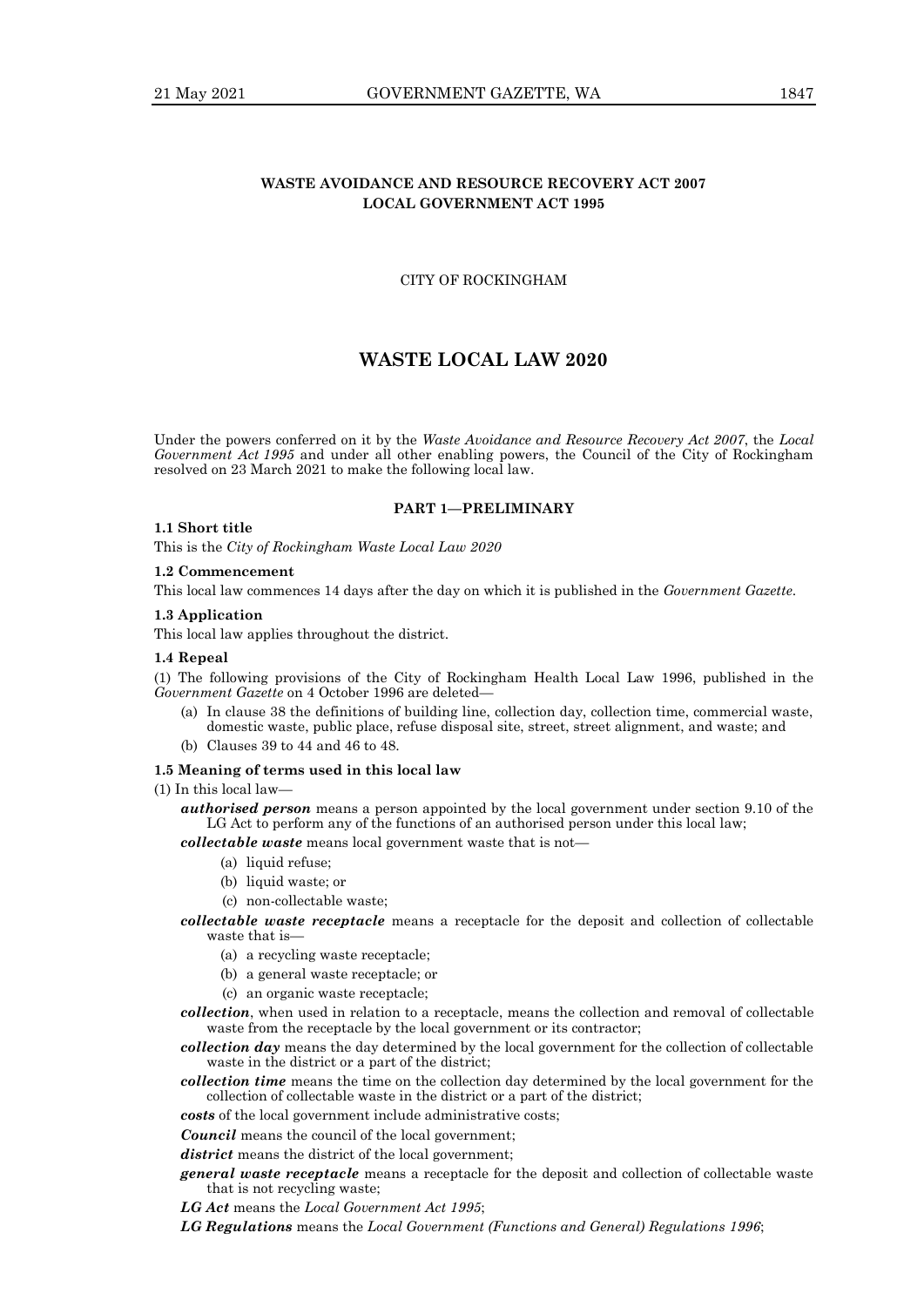*local government* means City of Rockingham;

*local government waste* has the same meaning as in the WARR Act;

*non-collectable waste* has the meaning set out in Schedule 1;

*occupier* in relation to premises, means any or all of the following—

- (a) a person by whom or on whose behalf the premises are actually occupied; or
- (b) a person having the management or control of the premises;

*organic waste* means waste that decomposes readily, such as garden waste or food waste;

*organic waste receptacle* means a receptacle for the deposit and collection of organic waste; *owner* has the same meaning as in the LG Act;

*public place* includes a place to which the public ordinarily have access, whether or not by payment of a fee;

*receptacle*, means a receptacle—

- (a) that has been supplied for the use of the premises by the local government or its contractor, or which has otherwise been approved by the local government; and
- (b) the waste from which is collected and removed from the premises by the local government or its contractor;

*recycling waste receptacle* means a receptacle for the deposit and collection of recycling waste; *recycling waste* means—

- (a) paper and cardboard;
- (b) plastic containers comprised of polyethylene terephthalate or high density polyethylene;
- (c) glass containers;
- (d) steel containers;
- (e) aluminium containers;
- (f) liquid paper board; and
- (g) any other waste determined by the local government to be recycling waste;

*specified* means specified by the local government or an authorised person, as the case may be; *street alignment* means the boundary between the land comprising a street and the land that

abuts the street;

*WARR Act* means the *Waste Avoidance and Resource Recovery Act 2007*;

*WARR Regulations* means the *Waste Avoidance and Resource Recovery Regulations 2008*; *waste* has the same meaning as in the WARR Act;

*waste facility* means a waste facility, as defined in the WARR Act, that is operated by the local government; and

*waste service* has the same meaning as in the WARR Act.

(2) Where, in this local law, a duty or liability is imposed on an owner or occupier, or on an owner and occupier, the duty or liability is taken to be imposed jointly and severally on each of the owners or occupiers.

#### **1.6 Local public notice of determinations**

Where, under this local law, the local government has a power to determine a matter—

- (a) local public notice, under section 1.7 of the LG Act, must be given of the matter determined;
- (b) the determination becomes effective only after local public notice has been given;
- (c) the determination remains in force for the period of one year after the date that local public notice has been given under subclause (a);
- (d) after the period referred to in subclause (c), the determination continues in force only if, and for so long as, it is the subject of local public notice, given annually, under section 1.7 of the LG Act; and
- (e) the determination must be recorded in a publicly accessible register of determinations that must be maintained by the local government.

#### **1.7 Rates, fees and charges**

The local government's powers to impose rates, fees and charges in relation to waste services are set out in sections 66 to 68 of the WARR Act and sections 6.16 and 6.17 of the LG Act.

#### **1.8 Power to provide waste services**

The local government's power to provide, or enter into a contract for the provision of, waste services is dealt with in section 50 of the WARR Act.

#### **PART 2—LOCAL GOVERNMENT WASTE**

#### **2.1 Supply of receptacles**

(1) The local government is to supply, for the use of each premises that are, or are capable of being, occupied or used for residential purposes, one or more receptacles for the collection and removal, from those premises, of collectable waste.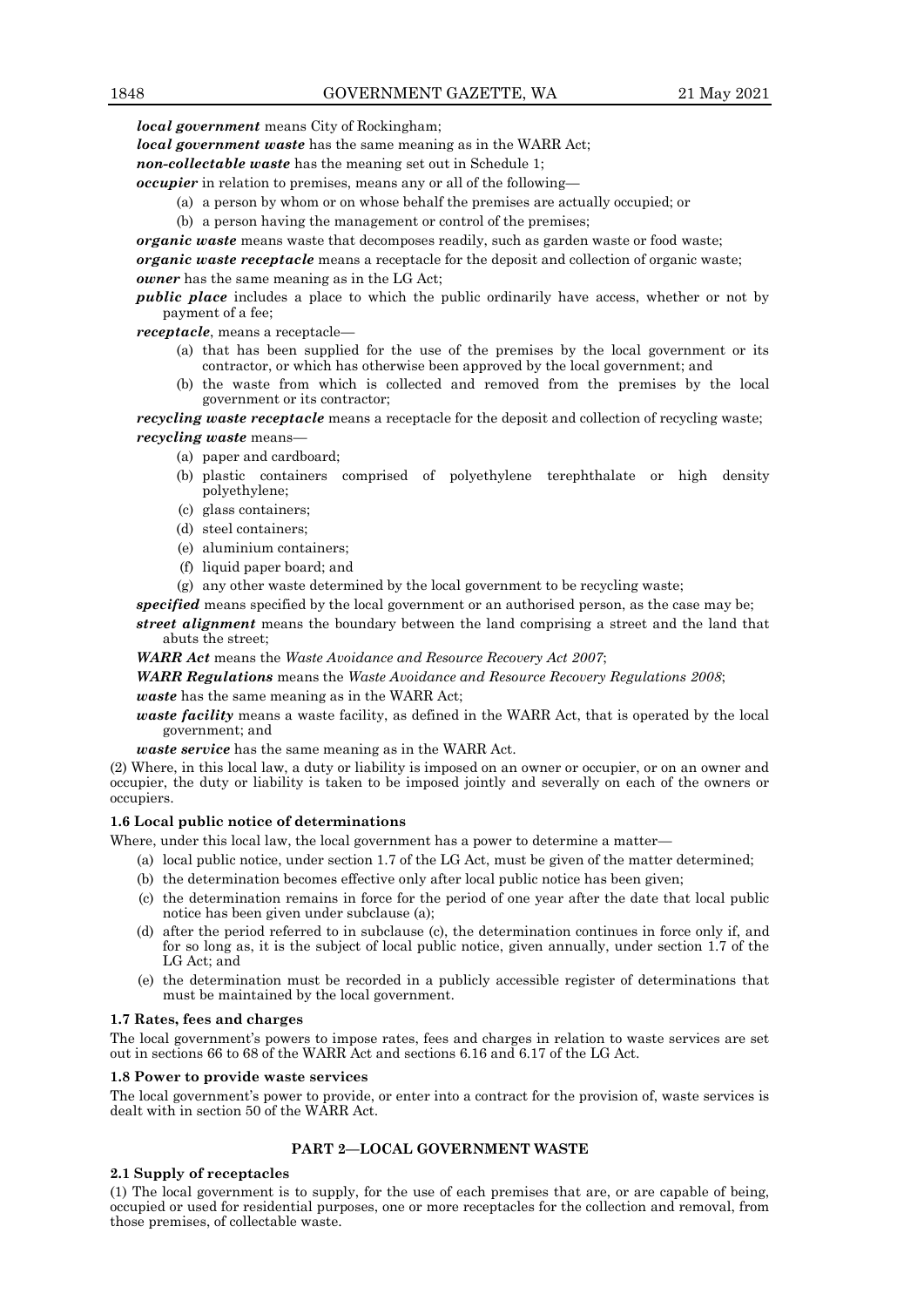(2) The owner of premises to which subclause (1) applies must—

- (a) ensure that the fee or charge (if any) imposed by the local government in relation to each receptacle is paid to the local government; and
- (b) ensure that each receptacle is used, in respect of those premises, in accordance with this local law.

#### **2.2 Deposit of waste in receptacles**

(1) An owner or occupier of premises must not deposit or permit to be deposited in a receptacle any non-collectable waste.

(2) A person must not deposit waste in a receptacle that has been provided for the use of other premises without the consent of the owner or occupier of those premises.

#### **2.3 General waste receptacles**

(1) An owner or occupier of premises must not deposit or permit to be deposited in a general waste receptacle—

- (a) where the receptacle has a capacity of 240 litres—more than 70 kilograms of collectable waste; or
- (b) where the receptacle has any other capacity—more than the weight determined by the local government.

(2) Where the local government supplies recycling waste receptacles, an owner or occupier of premises must not deposit or permit to be deposited in a general waste receptacle any recycling waste.

(3) Where the local government supplies organic waste receptacles, an owner or occupier of premises must not deposit or permit to be deposited in a general waste receptacle any organic waste.

#### **2.4 Recycling waste receptacles**

An owner or occupier of premises must not deposit or permit to be deposited in a recycling waste receptacle—

- (a) anything other than the particular type of recycling waste for which that receptacle was provided by the local government for those premises;
- (b) where the receptacle has a capacity of 240 litres— more than 70 kilograms of recycling waste; or
- (c) where the receptacle has any other capacity—more than the weight determined by the local government.

#### **2.5 Organic waste receptacles**

An owner or occupier of premises must not deposit or permit to be deposited in an organic waste receptacle—

- (a) anything other than the particular type of organic waste for which that receptacle was provided by the local government for those premises;
- (b) where the receptacle has a capacity of 240 litres—more than 70 kilograms of organic waste; or
- (c) where the receptacle has any other capacity—more than the weight determined by the local government.

#### **2.6 Direction to place or remove a receptacle**

(1) The local government or an authorised person may give a written direction to an owner or occupier of specified premises—

- (a) to place a receptacle in respect of those premises for collection; or
- (b) to remove a receptacle in respect of those premises after collection.

(2) The direction under subclause (1) may specify when the placement or removal is to occur, or where the receptacle is to be placed, or both.

(3) An owner or occupier of premises must comply with a direction given under this clause.

#### **2.7 Duties of owner or occupier**

An owner or occupier of premises must—

- (a) except for a reasonable period before and after collection time, keep each receptacle in a storage space or area that is behind the street alignment;
- (b) take reasonable steps, if placing a receptacle for collection on the verge adjoining the premises, or other area as determined by the local government, ensure that, within a reasonable period before collection time, each receptacle is—
	- (i) within 1 metre of the carriageway;
	- (ii) placed so that it does not unduly obstruct any footpath, cycle way, right-of-way or carriageway; and
	- (iii) facing squarely to the edge of and opening towards the carriageway,

or in such other position as is approved in writing by the local government or an authorised person;

- (c) take reasonable steps to ensure that the premises are provided with an adequate number of receptacles; and
- (d) if the receptacle is lost, stolen, damaged or defective, notify the local government, as soon as practicable, after the event.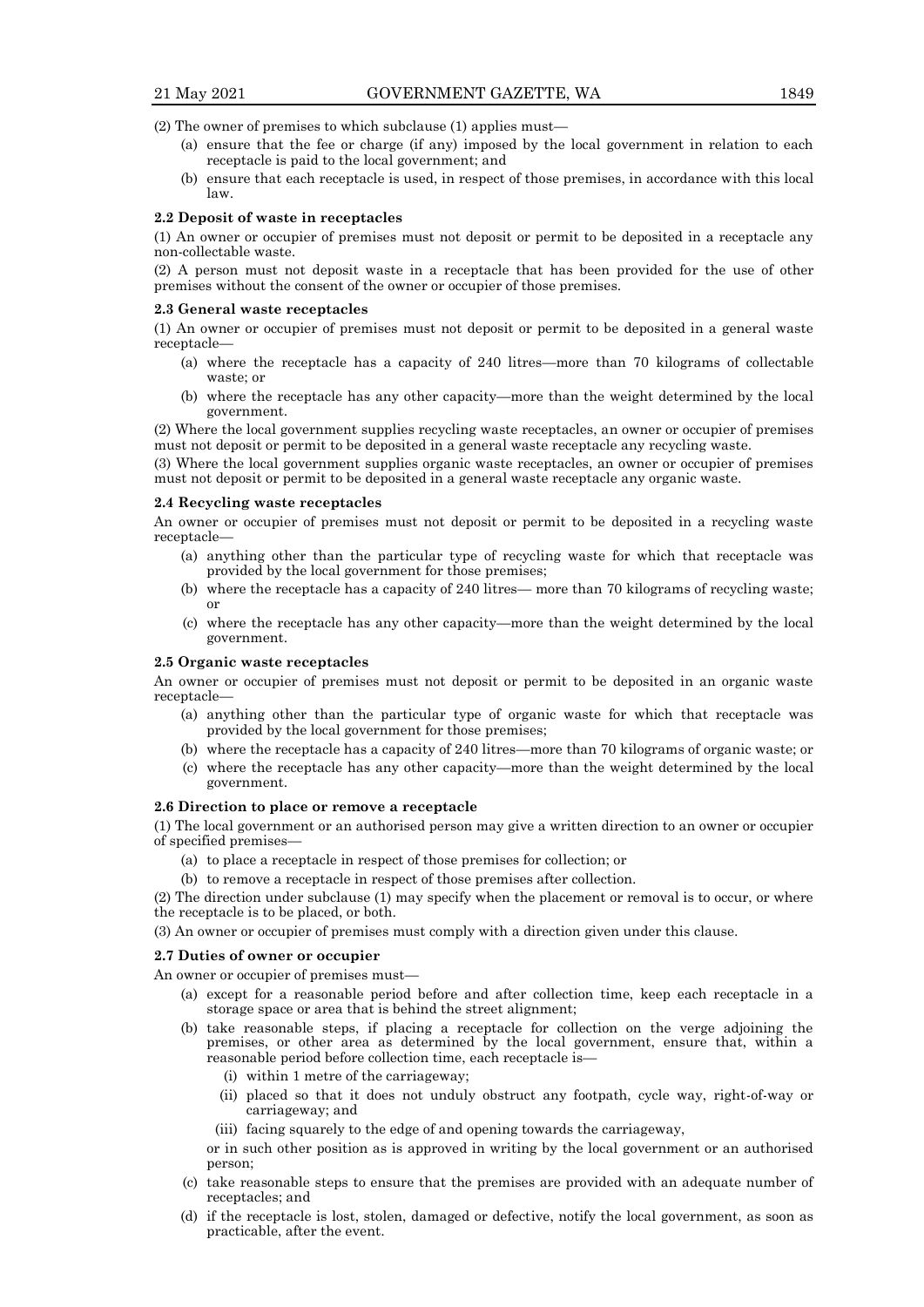## **2.8 Exemption**

(1) An owner or occupier of premises may apply in writing to the local government for an exemption from compliance with the requirements of clause 2.7(a) or (b).

(2) The local government or an authorised person may grant, with or without conditions, or refuse an application for exemption from compliance under this clause.

(3) An exemption granted under this clause must state—

- (a) the premises to which the exemption applies;
- (b) the period during which the exemption applies; and
- (c) any conditions imposed by the local government or the authorised person.
- (4) An exemption granted under this clause ceases to apply—
	- (a) if the local government decides, on reasonable grounds, that there has been a failure to comply with a condition of the exemption; and
	- (b) from the date that the local government informs the owner or occupier of its decision under clause 2.8(4)(a).

#### **2.9 Damaging or removing receptacles**

A person, other than the local government or its contractor, must not—

- (a) damage, destroy or interfere with a receptacle; or
- (b) except as permitted by this local law or as authorised by the local government or an authorised person, remove a receptacle from any premises to which it was delivered by the local government or its contractor.

#### **2.10 Verge collections**

(1) Where the local government has advertised a verge waste collection (such as a green waste, or a bulk waste, verge collection) a person, unless with and in accordance with the approval of the local government or an authorised person—

- (a) must deposit waste only during the period of time, and in accordance with other terms and conditions, as advertised by the local government in relation to that verge waste collection; and
- (b) must otherwise comply with those terms and conditions.

(2) Where waste has been deposited on a verge for a verge waste collection, a person must not remove any of that waste for a commercial purpose but may remove it for any other purpose.

(3) Except where waste is lawfully removed from a verge under this clause, a person must not disassemble or tamper with any waste deposited on a verge for a verge waste collection so as to increase the risk of harm to any person.

(4) Clause 2.10(2) does not apply to the local government or a person engaged or contracted by the local government in relation to the verge waste collection.

## **PART 3—GENERAL DUTIES**

#### **3.1 Duties of an owner or occupier**

An owner or occupier of premises must—

- (a) take reasonable steps to ensure that a sufficient number of receptacles are provided to contain all waste which accumulates or may accumulate in or from the premises;
- (b) ensure that each receptacle is kept in good condition and repair;
- (c) take all reasonable steps to—
	- (i) prevent fly breeding and keep each receptacle free of flies, maggots, cockroaches, rodents and other vectors of disease;
	- (ii) prevent the emission of offensive or noxious odours from each receptacle; and
	- (iii) ensure that each receptacle does not cause a nuisance to an occupier of adjoining premises; and
- (d) whenever directed to do so by the local government or an authorised person, thoroughly clean, disinfect, deodorise and apply a residual insecticide to each receptacle.

#### **3.2 Removal of waste from premises**

(1) A person must not remove any waste from premises unless that person is—

- (a) the owner or occupier of the premises;
- (b) authorised to do so by the owner or occupier of the premises; or
- (c) authorised in writing to do so by the local government or an authorised person.
- (2) A person must not remove any waste from a receptacle without the approval of—
	- (a) the local government or an authorised person; or
	- (b) the owner or occupier of the premises at which the receptacle is ordinarily kept.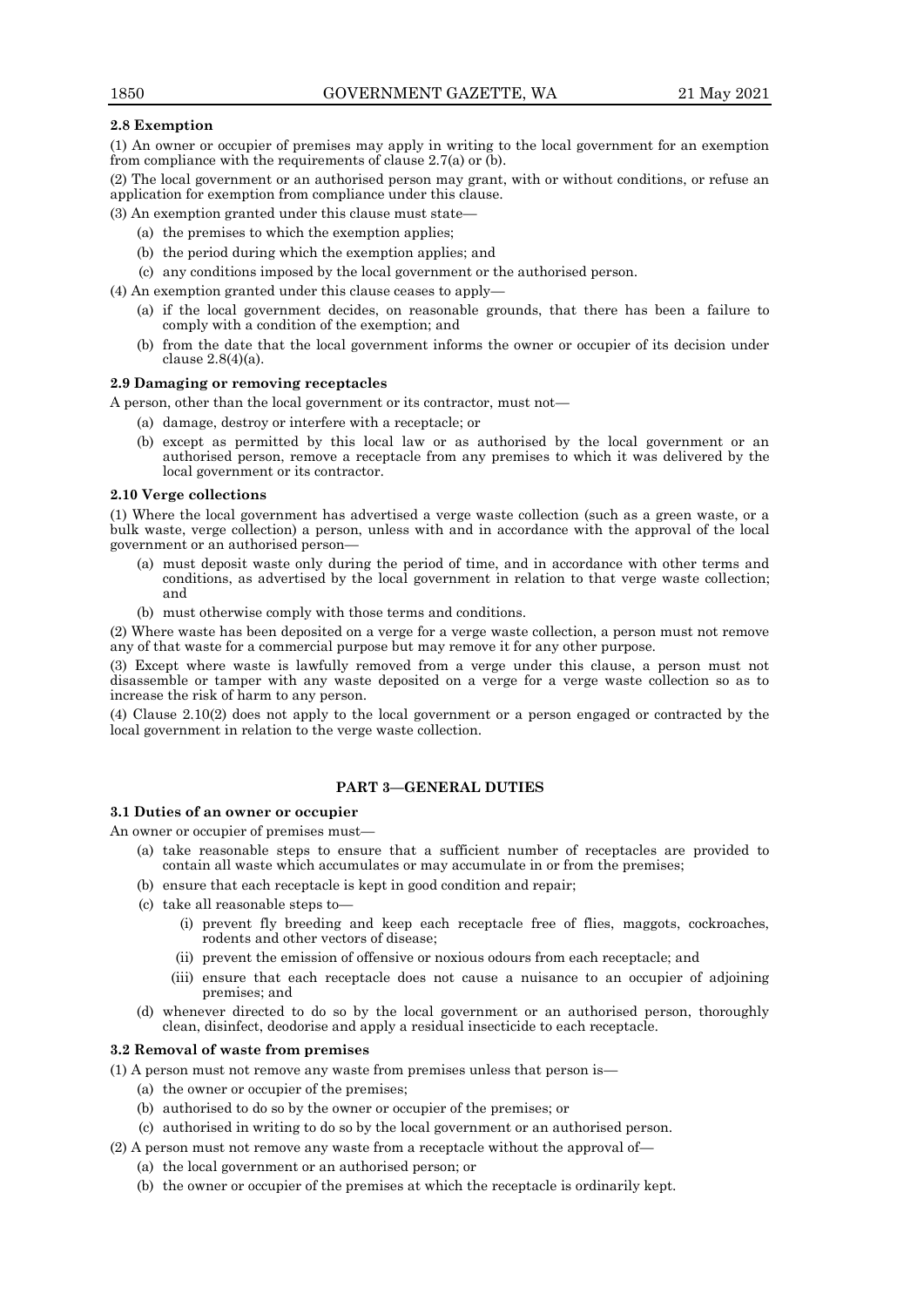#### **3.3 Receptacles and containers for public use**

A person must not, without the approval of the local government or an authorised person—

- (a) deposit household, commercial or other waste from any premises on or into; or
- (b) remove any waste from,

a receptacle provided for the use of the general public in a public place.

### **PART 4—OPERATION OF WASTE FACILITIES**

#### **4.1 Operation of this Part**

This Part applies to a person who enters a waste facility.

#### **4.2 Hours of operation**

The local government may from time to time determine the hours of operation of a waste facility.

#### **4.3 Signs and directions**

(1) The local government or an authorised person may regulate the use of a waste facility—

(a) by means of a sign; or

(b) by giving a direction to a person within a waste facility.

(2) A person within a waste facility must comply with a sign or direction under subclause (1).

(3) The local government or an authorised person may direct a person who commits, or is reasonably suspected by the local government or the authorised person of having committed, an offence under this clause to leave the waste facility immediately.

(4) A person must comply with a direction under subclause (3).

#### **4.4 Fees and charges**

(1) Unless subclause (3) applies, a person must, on or before entering a waste facility or on demand by the local government or an authorised person, pay the fee or charge as assessed by an authorised person.

(2) An authorised person may assess the fee or charge in respect of a particular load of waste at a rate that applies to any part of that load, even if that rate is higher than the rate that would apply to any other part of the load.

(3) Subclause (1) does not apply—

- (a) to a person who disposes of waste in accordance with the terms of—
	- (i) a credit arrangement with the local government; or
	- (ii) any other arrangement with the local government to pay the fee or charge at a different time or in a different manner; and
- (b) to the deposit of waste owned by the local government, or in the possession of an employee on behalf of the local government.

#### **4.5 Depositing waste**

(1) A person must not deposit waste at a waste facility other than—

- (a) at a location determined by a sign and in accordance with the sign; and
- (b) in accordance with the direction of an authorised person.

(2) The local government may determine the classification of any waste that may be deposited at a waste facility.

#### **4.6 Prohibited activities**

(1) Unless authorised by the local government, a person must not—

- (a) remove any waste or any other thing from a waste facility;
- (b) deposit at a waste facility that is a landfill site any waste that is toxic, poisonous or hazardous, or the depositing of which is regulated or prohibited by any written law;
- (c) light a fire in a waste facility;
- (d) remove, damage or otherwise interfere with any flora in a waste facility;
- (e) remove, injure or otherwise interfere with any fauna in a waste facility; or
- (f) damage, deface or destroy any building, equipment, plant or property within a waste facility.

(2) A person must not act in an abusive or threatening manner towards any person using, or engaged in the management or operation of, a waste facility.

## **PART 5—ENFORCEMENT**

#### **5.1 Objection and appeal rights**

Division 1 of Part 9 of the LG Act applies to a decision under this local law to grant, renew, vary or cancel—

- (a) an approval under clause 2.7(b);
- (b) an exemption under clause 2.8(2);
- (c) an approval under clause 2.9(b);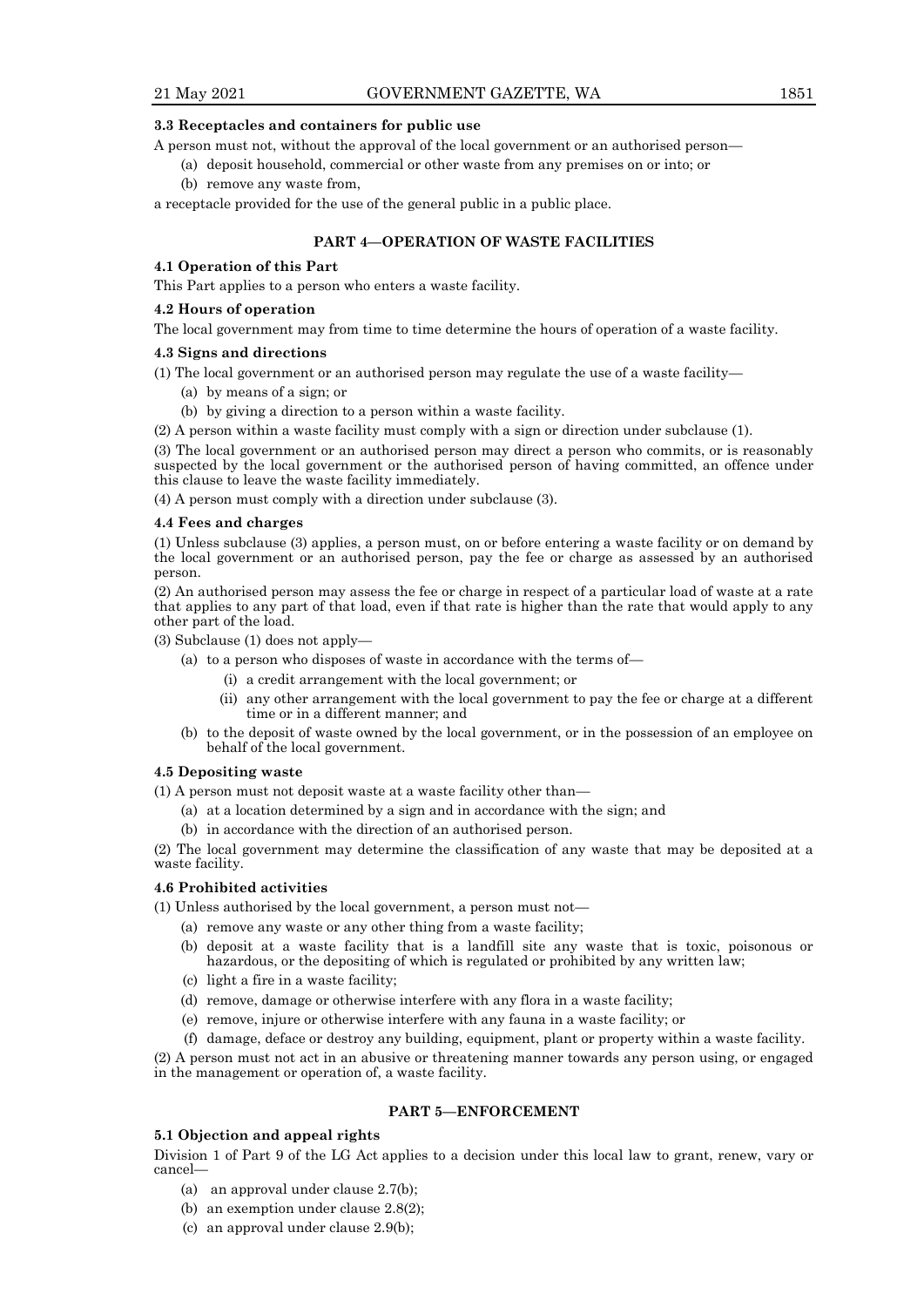- (d) an approval under clause 2.10(1);
- (e) an authorisation under clause  $3.2(1)(c)$ ;
- (f) an approval under clause 3.2(2); and
- (g) an approval under clause 3.3.

#### **5.2 Offences and general penalty**

(1) A person who fails to do anything required or directed to be done under this local law, or who does anything which under this local law a person is prohibited from doing, commits an offence.

(2) A person who commits an offence under this local law is liable, on conviction, to a penalty not exceeding \$5,000, and if the offence is of a continuing nature, to a further penalty not exceeding \$500 in respect of each day or part of a day during which the offence has continued.

#### **5.3 Other costs and expenses**

(1) A person who is convicted of an offence under this local law is to be liable, in addition to any penalty imposed under clause 5.2, to pay to the local government the costs and expenses incurred by the local government in taking remedial action such as—

- (a) removing and lawfully disposing of toxic, hazardous or poisonous waste; or
- (b) making good any damage caused to a waste facility.

(2) The costs and expenses incurred by the local government are to be recoverable, as a debt due to the local government, in a court of competent civil jurisdiction.

#### **5.4 Prescribed offences**

(1) An offence against a clause specified in Schedule 2 is a prescribed offence for the purposes of section 9.16(1) of the LG Act.

(2) The amount of the modified penalty for a prescribed offence is that specified adjacent to the clause in Schedule 2.

#### **5.5 Form of notices**

(1) Where a vehicle is involved in the commission of an offence, the form of the notice referred to in section 9.13 of the LG Act is that of Form 1 in Schedule 1 of the LG Regulations.

(2) The form of the infringement notice given under section 9.16 of the LG Act is that of Form 2 in Schedule 1 of the LG Regulations.

(3) The form of the infringement withdrawal notice given under section 9.20 of the LG Act is that of Form 3 in Schedule 1 of the LG Regulations.

————

#### *Schedule 1*

## MEANING OF 'NON-COLLECTABLE WASTE'

[Clause 1.5(1)]

## *non-collectable waste* means—

- (a) hot or burning material;
- (b) household hazardous waste, including paint, acids, alkalis, fire extinguishers, solvents, pesticides, oils, gas cylinders, batteries, chemicals and heavy metals;
- (c) any other hazardous material, such as radioactive waste;
- (d) any explosive material, such as flares or ammunition;
- (e) electrical and electronic equipment;
- (f) hospital, medical, veterinary, laboratory or pathological substances;
- (g) construction or demolition waste;
- (h) sewage;
- (i) 'controlled waste' for the purposes of the *Environmental Protection (Controlled Waste) Regulations 2004*;
- (j) any object that is greater in length, width, or breadth than the corresponding dimension of the receptacle or that will not allow the lid of the receptacle to be tightly closed;
- (k) waste that is or is likely to become offensive or a nuisance, or give off an offensive or noxious odour, or to attract flies or cause fly breeding unless it is first wrapped in nonabsorbent or impervious material or placed in a sealed impervious and leak-proof container; and
- (l) any other waste determined by the local government to be non-collectable waste.

————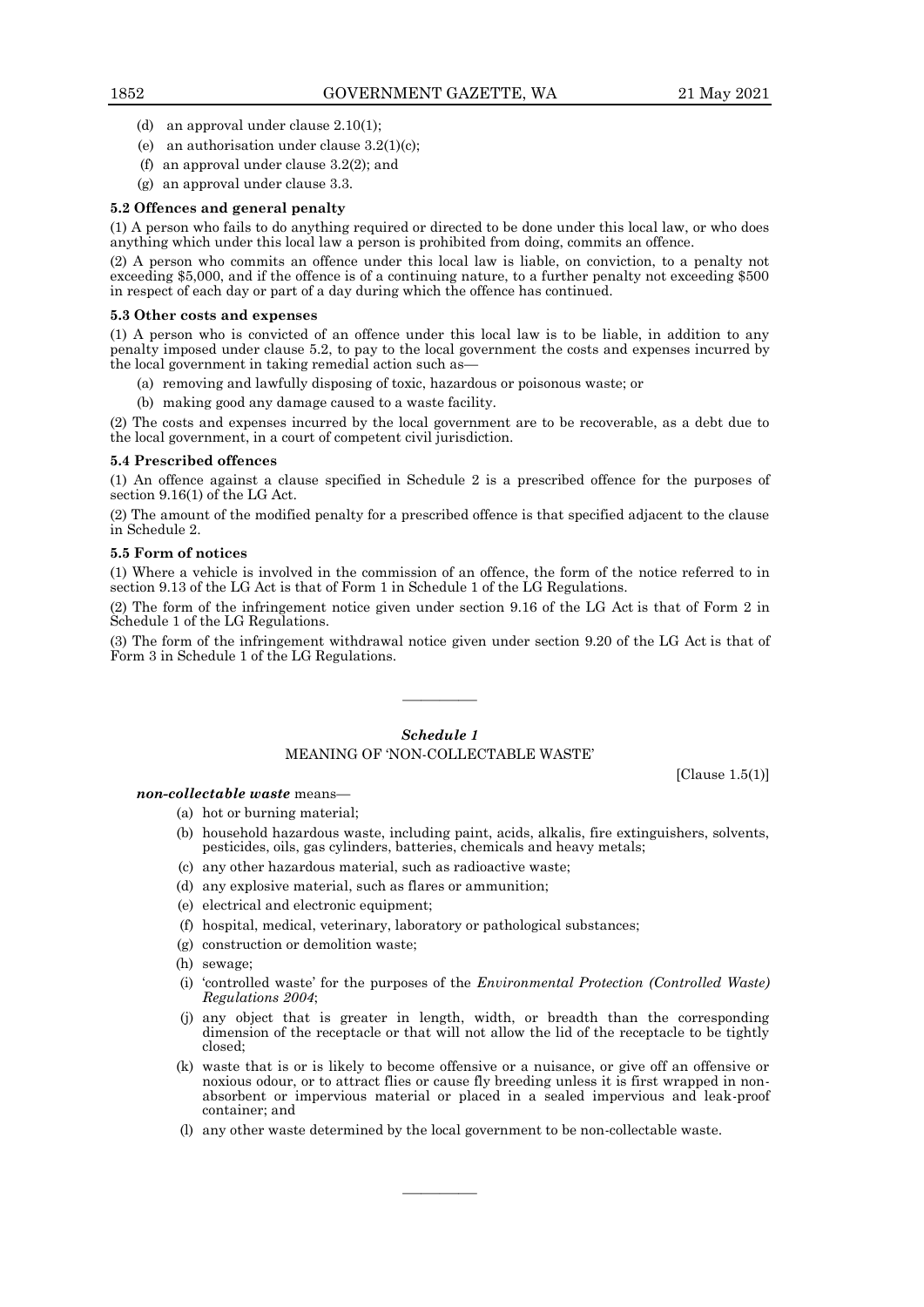## *Schedule 2* PRESCRIBED OFFENCES

| Item<br>No.    | Clause No.         | Description                                                                                                                                                                    | Modified<br>Penalty |
|----------------|--------------------|--------------------------------------------------------------------------------------------------------------------------------------------------------------------------------|---------------------|
| 1              | 2.1(2)(a)          | Failing to pay fee or charge                                                                                                                                                   | \$350               |
| $\overline{2}$ | 2.1(2)(b)          | Failing to ensure lawful use of receptacle                                                                                                                                     | \$350               |
| $\,3$          | 2.2(1)             | Depositing non-collectable waste in a receptacle                                                                                                                               | \$350               |
| 4              | 2.2(2)             | Depositing waste in another receptacle without consent                                                                                                                         | \$350               |
| 5              | 2.3(1)             | Exceeding weight capacity of a general waste receptacle                                                                                                                        | \$350               |
| $\,6$          | $2.3(2)$ and $(3)$ | Depositing unauthorised waste in a general waste receptacle                                                                                                                    | \$350               |
| 7              | 2.4(a)             | Depositing unauthorised waste in a recycling waste<br>receptacle                                                                                                               | \$350               |
| 8              | $2.4(b)$ and (c)   | Exceeding weight capacity of a recycling waste receptacle                                                                                                                      | \$250               |
| 9              | 2.5(a)             | Depositing unauthorized waste in an organic waste<br>receptacle                                                                                                                | \$350               |
| 10             | $2.5(b)$ and (c)   | Exceeding weight capacity of an organic waste receptacle                                                                                                                       | \$350               |
| 11             | 2.6(3)             | Failing to comply with a direction concerning placement or<br>removal of a receptacle                                                                                          | \$250               |
| 12             | 2.7(a)             | Failing to keep a receptacle in the required location                                                                                                                          | \$250               |
| 13             | 2.7(b)             | Failing to place a receptacle for collection in a lawful position                                                                                                              | \$250               |
| 14             | 2.7(c)             | Failing to provide a sufficient number of receptacles                                                                                                                          | \$250               |
| 15             | 2.7(d)             | Failing to notify of a lost, stolen, damaged or defective<br>receptacle                                                                                                        | \$50                |
| 16             | 2.9(a)             | Damaging, destroying or interfering with a receptacle                                                                                                                          | \$400               |
| 17             | 2.9(b)             | Removing a receptacle from premises                                                                                                                                            | \$400               |
| 18             | 2.10(1)            | Failing to comply with a term or condition of verge waste<br>collection                                                                                                        | \$400               |
| 19             | 2.10(2)            | Removing waste for commercial purposes                                                                                                                                         | \$350               |
| 20             | 2.10(3)            | Disassembling or leaving in disarray waste deposited for<br>collection                                                                                                         | \$250               |
| 21             | 3.1(a)             | Failing to provide a sufficient number of receptacles                                                                                                                          | \$250               |
| 22             | 3.1(b)             | Failing to keep a receptacle clean and in a good condition and<br>repair                                                                                                       | \$250               |
| 23             | 3.1(c)(i)          | Failing to prevent fly breeding and vectors of disease in a<br>receptacle                                                                                                      | \$350               |
| 24             | 3.1(c)(ii)         | Failing to prevent the emission of offensive odours from a<br>receptacle                                                                                                       | \$350               |
| 25             | 3.1(c)(iii)        | Allowing a receptacle to cause a nuisance                                                                                                                                      | \$350               |
| 26             | 3.1 <sub>d</sub>   | Failing to comply with a direction to clean, disinfect or<br>deodorise receptacle                                                                                              | \$300               |
| 27             | 3.2(1)             | Unauthorised removal of waste from premises                                                                                                                                    | \$250               |
| 28             | 3.2(2)             | Removing waste from a receptacle without approval                                                                                                                              | \$250               |
| 29             | 3.3                | Depositing household, commercial or other waste into, or<br>removing waste from, a receptacle provided for the use of the<br>general public in a public place without approval | \$100               |
| 30             | 4.3(2)             | Failing to comply with a sign or direction                                                                                                                                     | \$500               |
| 31             | 4.3(4)             | Failing to comply with a direction to leave                                                                                                                                    | \$500               |
| 32             | 4.4(1)             | Disposing waste without payment of fee or charge                                                                                                                               | \$500               |
| 33             | 4.5(1)             | Depositing waste contrary to sign or direction                                                                                                                                 | \$500               |
| 34             | 4.6(1)(a)          | Removing waste without authority in a waste facility                                                                                                                           | \$250               |
| 35             | 4.6(1)(b)          | Depositing toxic, poisonous or hazardous waste at a waste<br>facility                                                                                                          | \$500               |
| 36             | 4.6(1)(c)          | Lighting a fire in a waste facility                                                                                                                                            | \$300               |
| 37             | 4.6(1)(d)          | Removing or interfering with any flora in a waste facility                                                                                                                     | \$300               |
| 38             | 4.6(1)(e)          | Removing or interfering with any fauna without approval in<br>a waste facility                                                                                                 | \$300               |